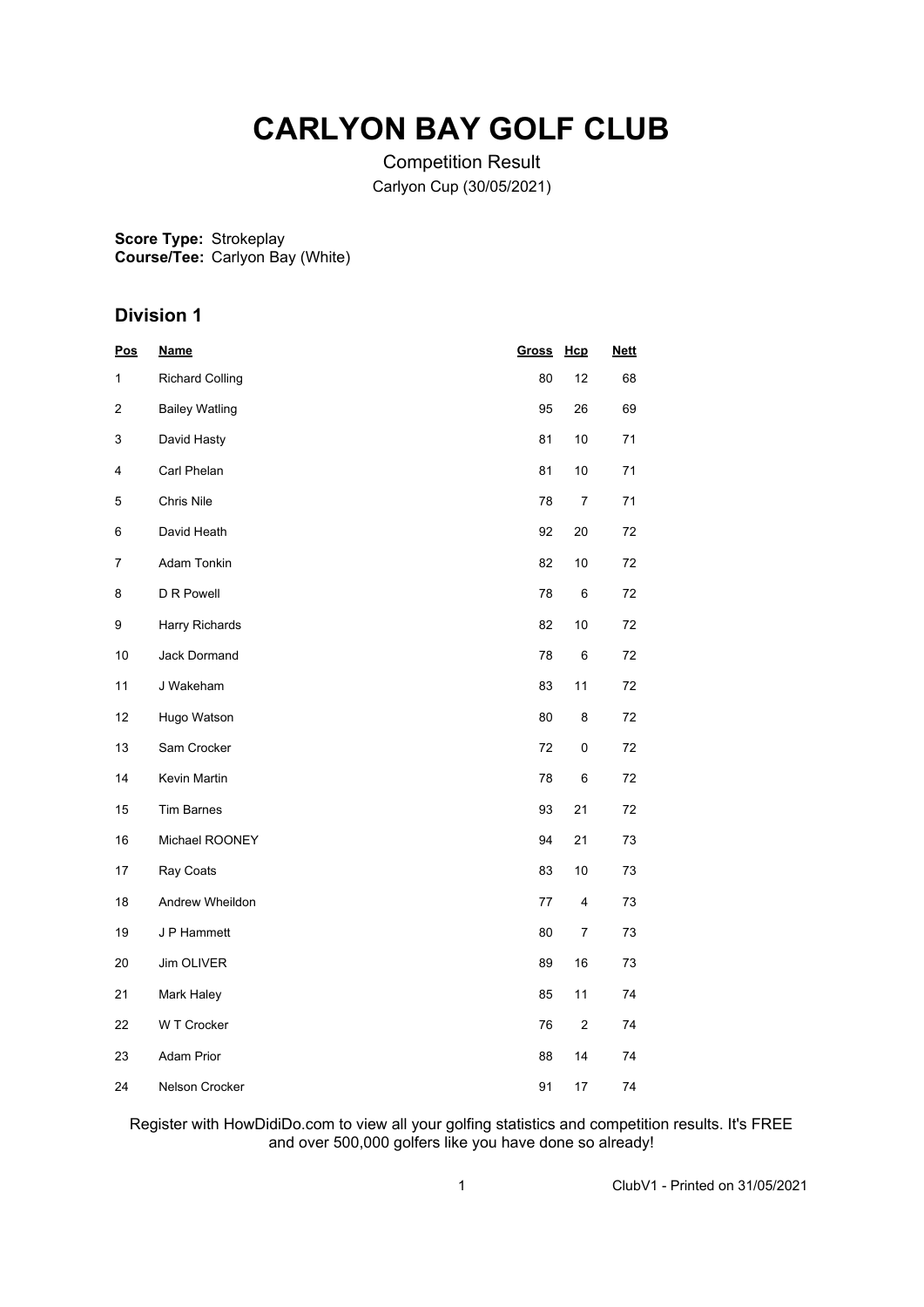**Score Type: Course/Tee:** Strokeplay Carlyon Bay (White)

## **Division 1**

| <u>Pos</u> | <b>Name</b>            | Gross | Hcp  | <b>Nett</b> |
|------------|------------------------|-------|------|-------------|
| 25         | R Button               | 84    | 10   | 74          |
| 26         | Ashley Gilder          | 98    | 24   | 74          |
| 27         | <b>Andrew Grant</b>    | 100   | 26   | 74          |
| 28         | Andrew Ward            | 90    | 16   | 74          |
| 29         | <b>Martin Kitt</b>     | 91    | 17   | 74          |
| 30         | Jonathan Wilson        | 92    | 18   | 74          |
| 31         | Dave Elliott           | 85    | 11   | 74          |
| 32         | Andrew Kearns          | 93    | 18   | 75          |
| 33         | Reece Goves            | 86    | 11   | 75          |
| 34         | <b>Tony Bright</b>     | 81    | 6    | 75          |
| 35         | R Johnson              | 86    | 11   | 75          |
| 36         | James Thomas           | 84    | 8    | 76          |
| 37         | Alan Peppiatt          | 93    | 17   | 76          |
| 38         | <b>Gareth Williams</b> | 86    | 10   | 76          |
| 39         | Steve Vieira           | 91    | 15   | 76          |
| 40         | Mark Sainsbury         | 87    | 11   | 76          |
| 41         | Alasdair Millar        | 92    | 15   | 77          |
| 42         | J Gough                | 103   | 26   | 77          |
| 43         | Paul Shillaber         | 96    | 19   | 77          |
| 44         | Phil Major             | 82    | 4    | 78          |
| 45         | <b>Brad Hicks</b>      | 88    | 10   | 78          |
| 46         | George Hyde-Linaker    | 81    | 3    | 78          |
| 47         | Shane Dingle           | 88    | $10$ | 78          |
| 48         | T N Crocker            | 90    | 12   | 78          |
| 49         | Phil Jago              | 97    | 19   | 78          |
| 50         | Jeffrey Davies         | 93    | 15   | 78          |
| 51         | Oliver Thompson        | 96    | 18   | 78          |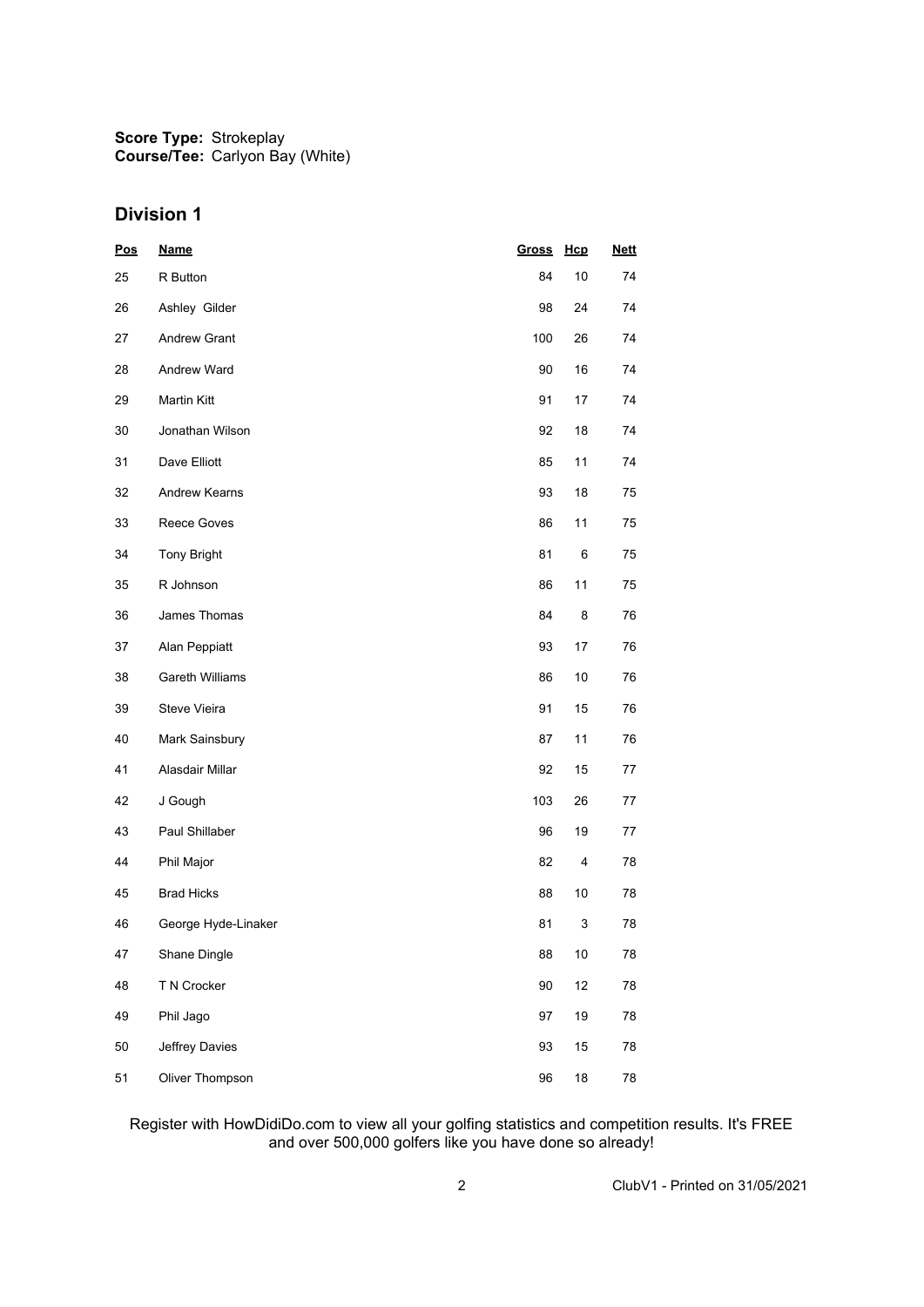**Score Type: Course/Tee:** Strokeplay Carlyon Bay (White)

## **Division 1**

| Pos | <b>Name</b>           | <b>Gross</b> | Hcp | <b>Nett</b> |
|-----|-----------------------|--------------|-----|-------------|
| 52  | Mark Pullen           | 102          | 24  | 78          |
| 53  | Mark Bailey           | 97           | 19  | 78          |
| 54  | Christopher Jennings  | 98           | 20  | 78          |
| 55  | <b>Ashley Cottiss</b> | 96           | 17  | 79          |
| 56  | Ben Bond              | 88           | 9   | 79          |
| 57  | <b>Tony Watling</b>   | 89           | 10  | 79          |
| 58  | D Saget               | 84           | 5   | 79          |
| 59  | James Roy Arnold      | 93           | 14  | 79          |
| 60  | James Hutchings       | 82           | 3   | 79          |
| 61  | Philip Waters         | 99           | 19  | 80          |
| 62  | Les Mcgirl            | 93           | 13  | 80          |
| 63  | Alan Blaikie          | 90           | 10  | 80          |
| 64  | <b>Richard Ward</b>   | 107          | 26  | 81          |
| 65  | <b>Steve Meneer</b>   | 98           | 17  | 81          |
| 66  | Andrew Jones          | 93           | 11  | 82          |
| 67  | Jake Stone            | 92           | 10  | 82          |
| 68  | Samuel Ward           | 93           | 10  | 83          |
| 69  | Will MEE              | 107          | 23  | 84          |
| 70  | Ashley Thomas         | 94           | 10  | 84          |
| 71  | Kai Dingle            | 98           | 13  | 85          |
| 72  | Wing Cheong Kwok      | 112          | 26  | 86          |
| 73  | Scott Buckley         | 107          | 20  | 87          |
| 74  | Peter Thomas          | 107          | 20  | 87          |
| 75  | Nigel Slogget         | 106          | 19  | 87          |
| 76  | Angus Macarthur       | 99           | 11  | 88          |
| 77  | Charlie Stone         | 100          | 11  | 89          |
| 78  | Alan Meneer           | 104          | 15  | 89          |